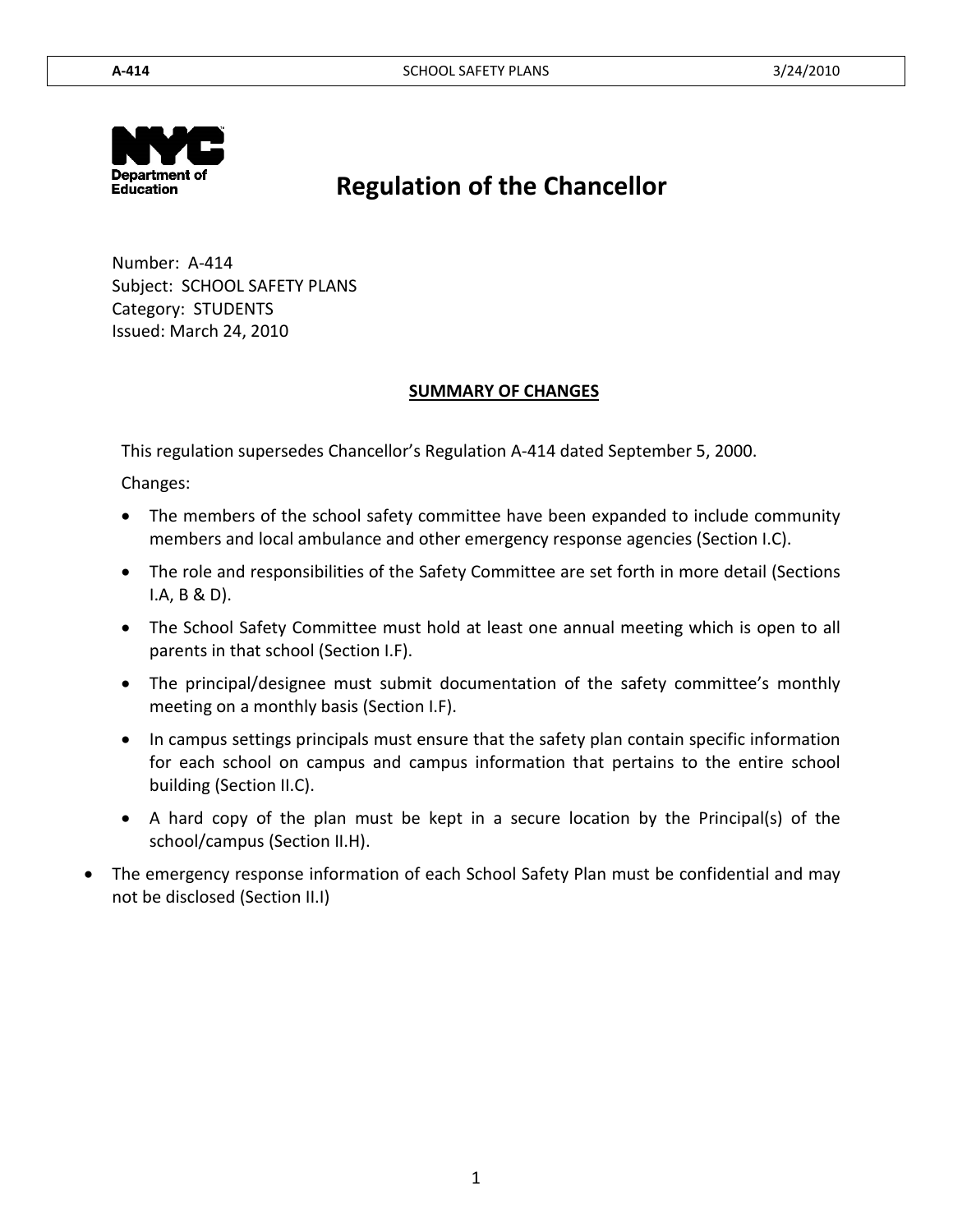

# **Regulation of the Chancellor**

 Number: A-414 Subject: SCHOOL SAFETY PLANS Category: STUDENTS Issued: March 24, 2010

### **ABSTRACT**

This regulation supersedes and replaces Chancellor's Regulation A-414 dated September 5, 2000. Maintaining a safe and secure school environment is the shared responsibility of the entire school community, including school safety, pedagogical, non-pedagogical and custodial personnel, parents, and students. As part of a continuing effort to provide the safest possible environment, each school must have a Safety Committee which meets on a monthly basis and must develop a safety plan on an annual basis.

### **I. SCHOOL SAFETY COMMITTEE**

- A. All members of the school community, including administrators, staff, students, parents, the NYPD, community leaders and community agencies must engage in meaningful ongoing dialogue and collaboration to ensure safe schools. The creation of safety committees at the school/campus level provides a basis for such dialogue and for drawing upon school and community resources to enhance safety.
- B. Every school/campus must have a School Safety Committee. It is the responsibility of the Principal(s) to ensure that such a committee is established and meets on a monthly basis. The committee plays an essential role in the establishment of safety procedures, the communication of expectations and responsibilities of students and staff, and the design of prevention and intervention strategies and programs specific to the needs of the school.
- C. The committee shall, at a minimum, be comprised of the following individuals: Principal(s); designee of all other programs operating within the building; UFT Chapter Leader; Custodial Engineer/designee; In-house School Safety Agent Level III/designee; local law enforcement officials; Parent Association President/designee; Dietician/designee of food services for the site; community members; local ambulance or other emergency response agencies; representative of the student body (when appropriate); and any other persons deemed appropriate by the Principal(s).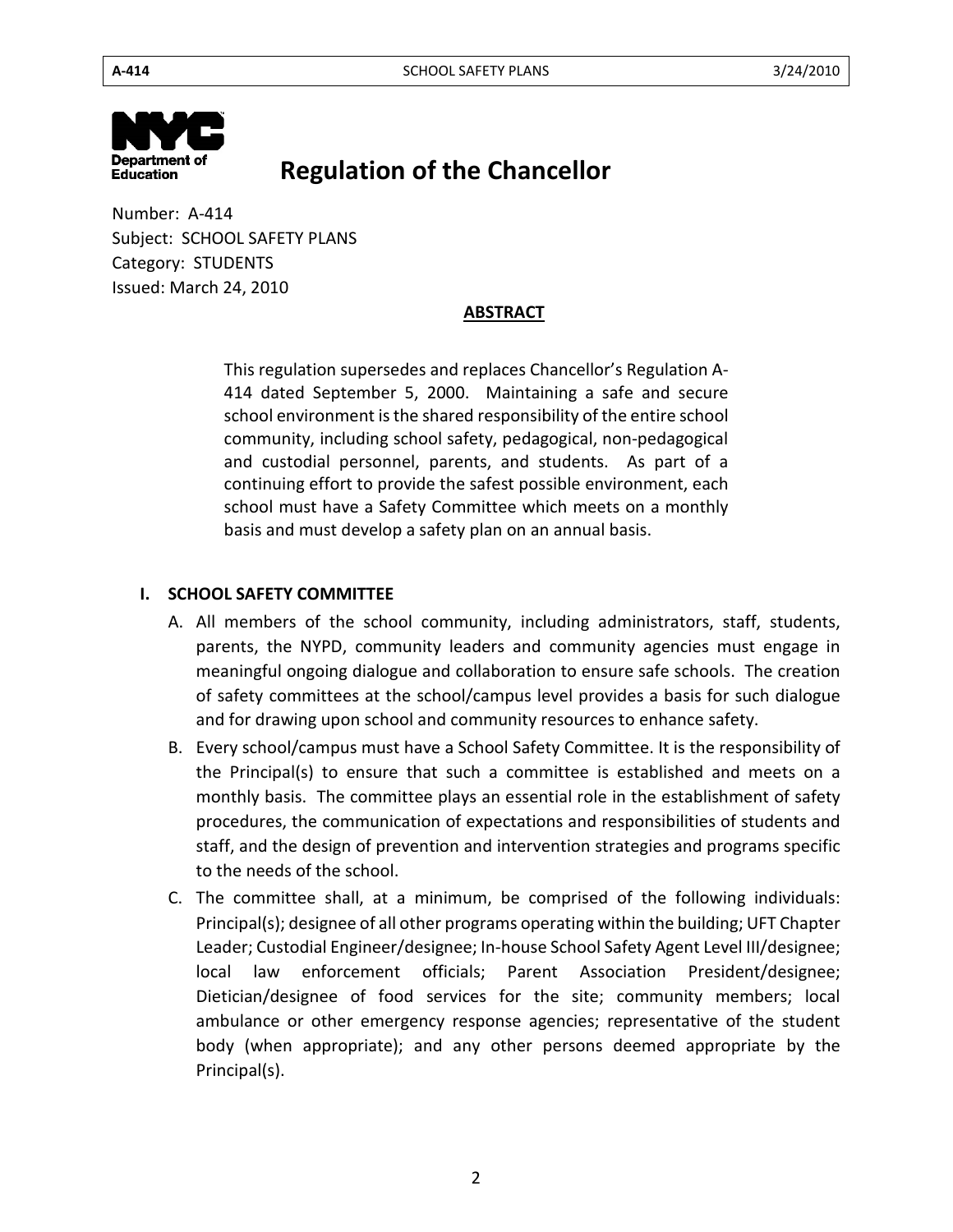- D. The committee is responsible for addressing safety matters on an ongoing basis and making appropriate recommendations to the Principal when it identifies the need for additional security measures, intervention, training, etc.
- E. The Principal/designee must submit documentation of the Safety Committee's monthly meetings and agendas via the online School Safety Plan portal on a monthly basis.
- F. Each Principal must ensure that its School Safety Committee holds at least one annual meeting which is open to all parents in that school. The meeting shall be conducted for the purpose of allowing parents to raise and discuss safety concerns regarding the school, including, but not limited to, matters relating to school safety agents.

### **II.** SCHOOL SAFETY PLAN

- A. The committee is responsible for developing a comprehensive safety plan which defines the normal operations of the site and what procedures are in place in the event of an emergency. The plan must be consistent with the prescribed safety plan shell, which is made available online via the web-based School Safety Plan portal on an annual basis.
- B. Safety plans must be updated annually by the School Safety Committee in order to meet changing security needs, changes in organization and building conditions and other factors. In addition, the committee should recommend changes in the safety plan at any other time when it is necessary to address security concerns.
- C. In campus settings, Principals on the campus must ensure that the safety plan contain both school specific information for each school on campus and campus information that pertains to the entire building.
- D. Principals must submit completed safety plans online for approval by the Safety Administrator from the Central Office of School and Youth Development by the end of the third week of September of each school year.
- E. The Safety Administrator shall review each plan to ensure that it is satisfactory and consistent with the safety plan shell. The Safety Administrator will return unsatisfactory plans to the Principal for appropriate revisions.
- F. The Safety Administrator shall submit each school's approved plan to the Commanding Officer, School Safety Division by the end of October of each school year. Safety plans deemed unsatisfactory by the Commanding Officer, School Safety Division will be returned to the Safety Administrator for appropriate follow up. The Safety Administrator shall incorporate the necessary revisions, and re-submit for certification to the Commanding Officer by November 15th of each school year.
- G. The Office of School and Youth Development is available to provide ongoing technical assistance to the School Safety Committee in developing the safety plan and in addressing ongoing safety related matters.